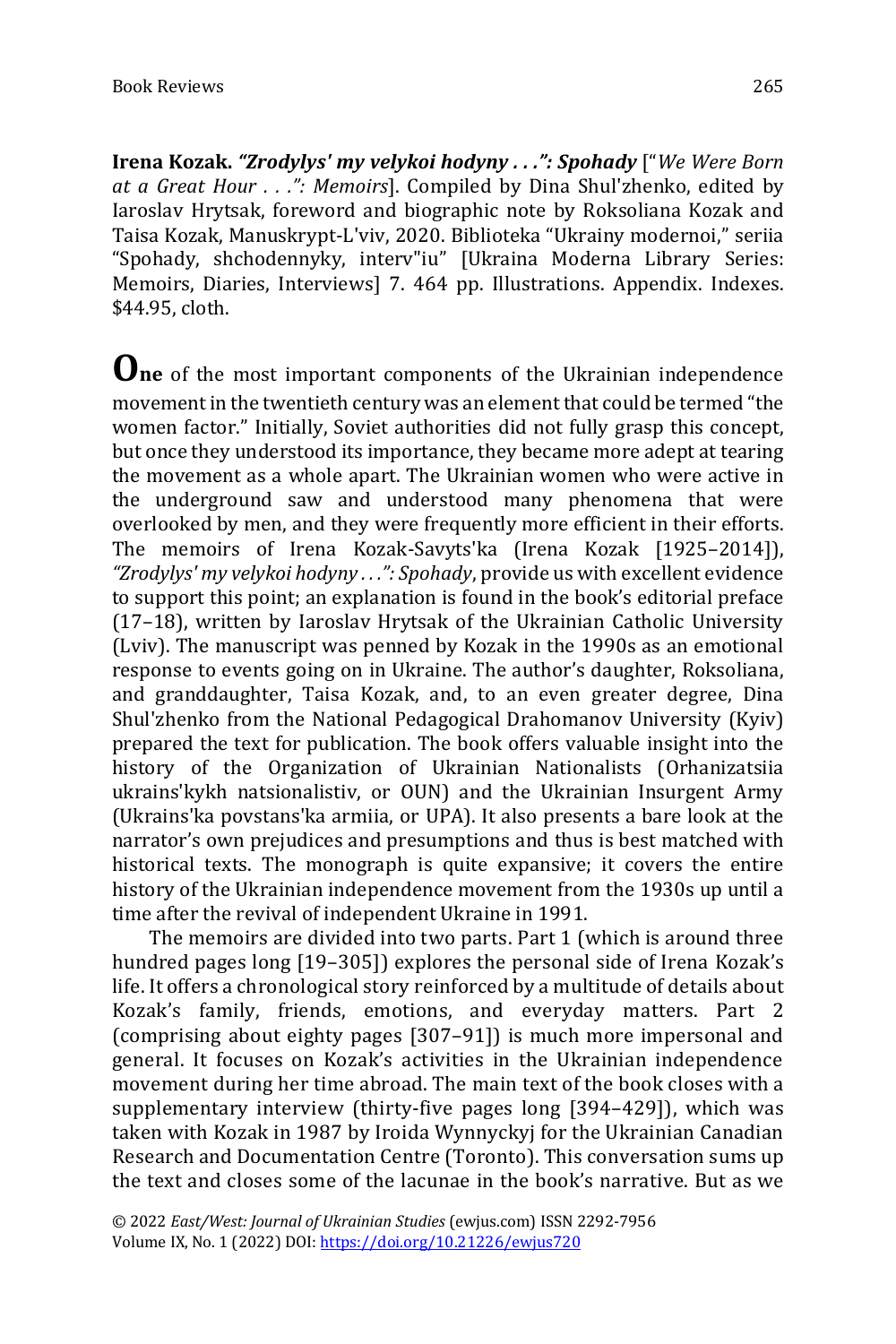know from the editors, the most interesting fragments of Kozak's manuscript—devoted to the disagreements between Kozak and Stepan Bandera—are missing.

Kozak's life and achievements are prodigious, and she is without exaggeration called a hero. She was born in Lviv to a family with mixed (Ukrainian and Polish) roots. In an early example of the hardships that would follow, her father's medical career was derailed after he refused to abandon his Ukrainian identity. Not surprisingly, Kozak's family considered interwar Poland to be a hostile police state; the author, when comparing the subsequent occupations of Eastern Galicia, writes of a Polish occupation prior to 1939 (151). This distrust and antagonism had a great impact on Kozak's life. In 1939, while still in high school (she passed her final exam [*matura*] in 1943], she joined the Plast Ukrainian scouting organization and the OUN Youth (Yunatstvo OUN; part of the OUN). At that juncture, she became very active in the Ukrainian underground. Kozak accompanied (and belonged among) the most influential builders of the Ukrainian Red Cross Society in the Lviv region. In recognition of her accomplishments, in 1945, she was awarded a Bronze Cross of Merit by the UPA.

In arranging this vast resistance network (which later became a part of the UPA), Kozak regularly travelled across Eastern Galicia to meet with key people and to secure necessary supplies. Most notably, she organized underground medical, military, and political courses for women. With her extensive knowledge of the Ukrainian underground, she became a liaison aide to the renowned UPA general Roman Shukhevych. In early 1946, Shukhevych decided to send Kozak to the West to meet with the leader of the OUN, Stepan Bandera. In addition to carrying a set of important documents and reports for delivery, she had the pivotal task of relaying the desperate situation of the underground's fight against Soviet occupation. This linchpin moment—Kozak's arrival in Munich in December 1946 closes part 1 of her memoirs.

The narrative offers valuable and much-needed fly-on-the-wall observations about the Ukrainian independence movement during World War II. The author describes life in the underground, both in the city of Lviv and in the countryside. This process takes the reader on a literary journey to different hiding places and safe houses, and it examines the crucial relations with sympathetic locals, the structure and transformation of the UPA, and the assistance received from the Greek Catholic Church. Kozak introduces the reader to numerous fighters in the underground movement who supported the cause in various ways and capacities. This includes her mother, who was sentenced by the Soviets to twenty-five years in prison after the war, and her brother, who died battling against the Red Army in 1944. Many characters in Kozak's story have been partially or entirely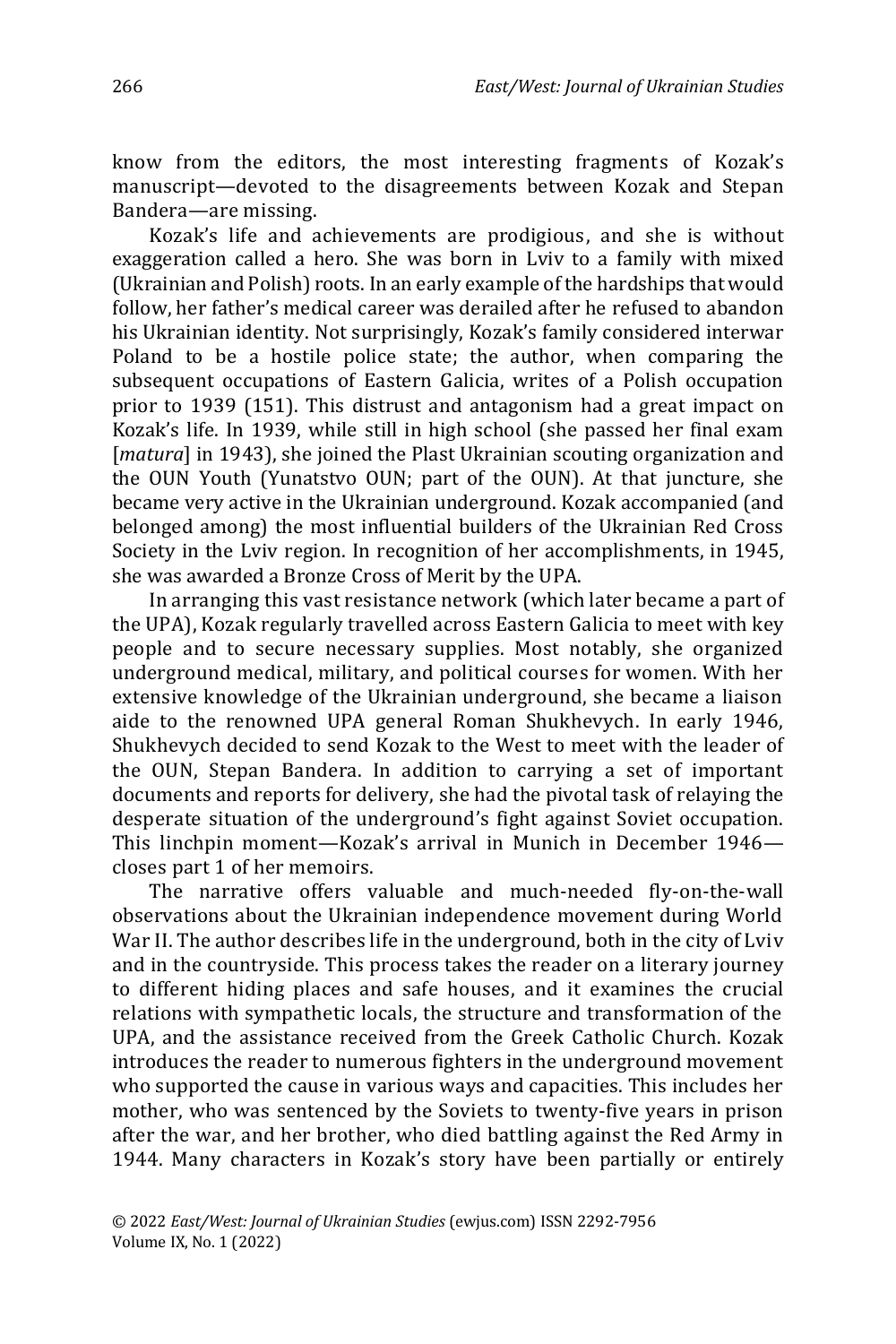forgotten by history. However, both Shukhevych and Kateryna Zaryts'ka were key figures in the author's life and adventures. The latter not only was Kozak's close, personal friend but also was the principal organizer of the Ukrainian Red Cross.

The Ukrainian independence movement used the period of German occupation (1941–44) to prepare for the looming Soviet conquest. The book mentions many of Kozak's friends and relatives who served in the German military (72–73). Some of the most distressing fragments in part 1 are descriptions of the Soviet-German front as it passed through Eastern Galician territories in the summer of 1944; this activity marked the beginning of the cruel new occupation. The populace was subjected to numerous terror tactics, including mass arrests, the destruction of the Greek Catholic Church, starvation, and so on. These actions surpassed the Soviet policies that were implemented in other Moscow-controlled countries at the end of World War II. The book also relates the most impressive and incredible story of Kozak's solo mission to Munich. This odyssey included a difficult crossing of the Polish-Soviet border; a very complicated trek through Poland (Przemyśl–Belz–Kraków–Przemyśl– Kraków–Wrocław–Katowice–Kraków–Gorlice–Kraków); a lucky break with an easy crossing at the Polish-Slovak border; and passage to Prešov, Prague, the Czech-German border, and, finally, Munich (259–97).

Unfortunately, the author shares specific views and perspectives that are similar to those of many members of her generation: She writes sparsely about the Holocaust and almost entirely ignores the Ukrainian contribution to it. She claims that anti-Semitism came to Eastern Galicia with the Soviets in 1939 (23). And she portrays the anti-Jewish pogroms of the summer of 1941 as an act of revenge for Jewish collaboration with the Soviet occupants (29).

As for Kozak's views on Poland, they are blunt and controversial. She claims that both Poles and Ukrainians were responsible for the massacre of the Polish population of Volhynia by the UPA (77). There are various mentions of Poles both in the Gestapo (57) and in the NKVD (People's Commissariat for Internal Affairs [116]). The memoirs argue that the Polish population of Eastern Galicia ("Polish colonists") helped the Soviets after 1944 against the Ukrainians (my trans.; 116; 121). This is done despite Kozak's acknowledgment that ethnic Poles were not allowed to participate in the first, sham elections in 1946 (232). She rarely mentions the Polish Home Army (Armia Krajowa, or AK) in Eastern Galicia, and she claims that it was used to persecute Ukrainians (71). Finally, she believes that the UPA had only between 40,000 and 50,000 soldiers in 1944 (51) and describes the formation of the Division Galizien in a very defensive manner (never using its German name or the abbreviated addition *SS* [42]).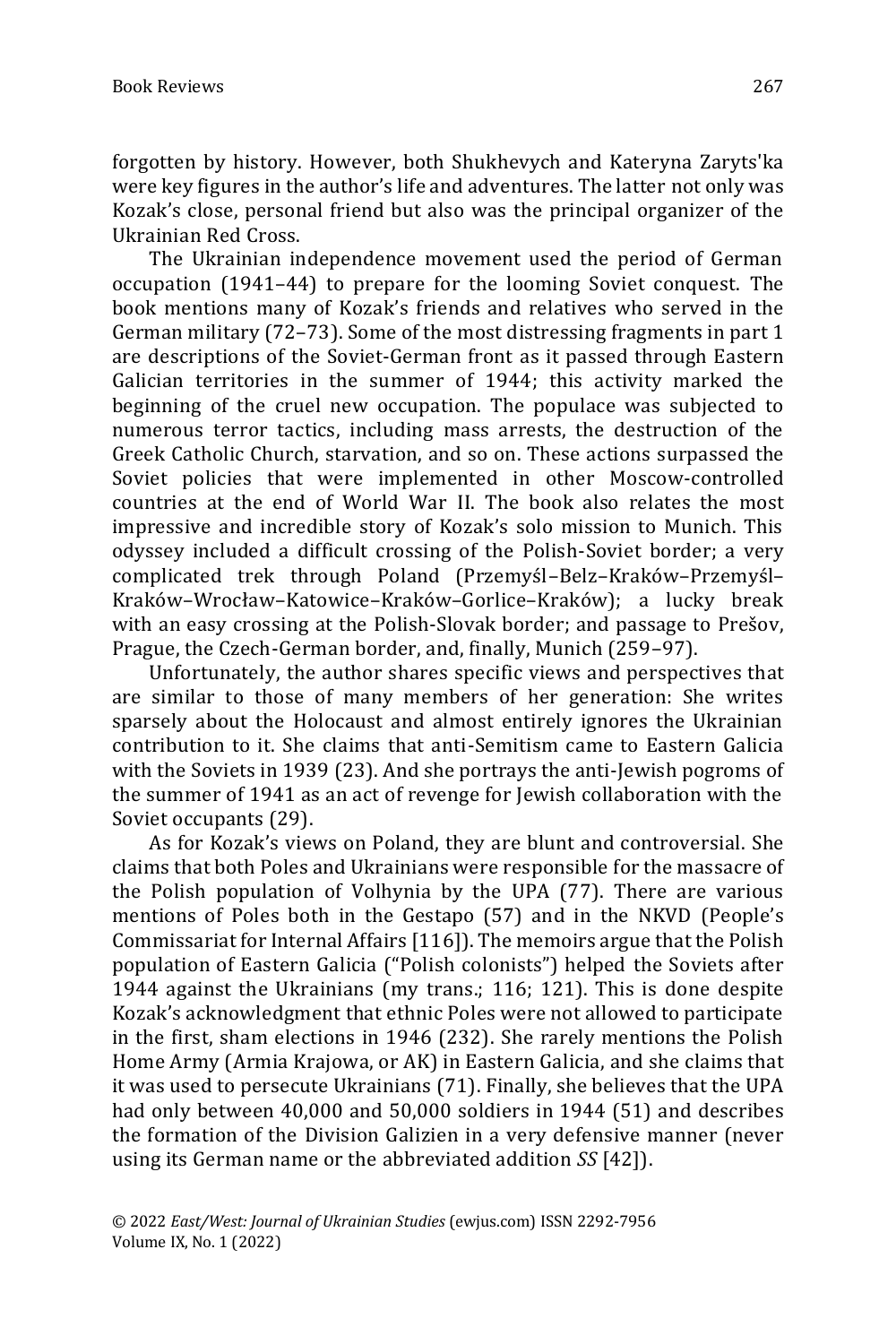Part 2 of the book renders a portrait with broader strokes. The divisions within the OUN are mentioned in part 1, but the author claims that most of the underground fighters did not understand them or considered them to be unimportant (30–31). In part 2, Kozak introduces the reader to the labyrinthine structure of Ukrainian organizations in the West. She writes about the growing conflict with Bandera (330) and does not hide her negative views of him. She also does not mince her words when discussing the OUN Security Service (Sluzhba bezpeky, or SB), which was active in the West for years after the war (330). Consequently, Kozak and her friends left the Bandera faction of the OUN and formed a new organization—OUN Abroad (316–23). Initially, Kozak intended to return to Ukraine, but she soon realized that this would be a suicide mission. Instead, she stayed in Munich and established a new life for herself there (this is mentioned in the book's closing interview). Throughout the entire Soviet occupation of Ukraine (1944–91), Kozak never stopped fighting for the freedom of her home country. She was active in the Ukrainian independence movement and tried to help her former compatriots during periods of difficulty (for instance, after the Chornobyl catastrophe [355]). She was overjoyed when Ukraine discarded Soviet rule (373), and in the early 1990s, she travelled to the place of her birth (374).

Kozak's memoirs are a unique find. They paint a picture of the Ukrainian independence movement during and after World War II from both the top-down and bottom-up views. But we also observe perspectives and omissions that are informed by the narrator's biases. These "products of their time" should not be ignored by any scholar going through the text. In addition, owing to the countless details, meticulous descriptions, and repetitive writing, this book is not an easy read. That being said, anyone who is interested in the history of Ukraine should seek out this valuable primary source: Kozak's life is fascinating in its own right, and she deserves to be heralded and studied. It would probably be best, however, to consume these tales along with other, similar publications, such as *Chervoni sandalyky* (*Little Red Sandals*), by Mariia-Anna Holod, and *Dariia Rebet: Spohady* (*Dariia Rebet: Memoirs*), both produced within the same Ukraina Moderna series as Kozak's memoirs.

> Piotr J. Wróbel *University of Toronto*